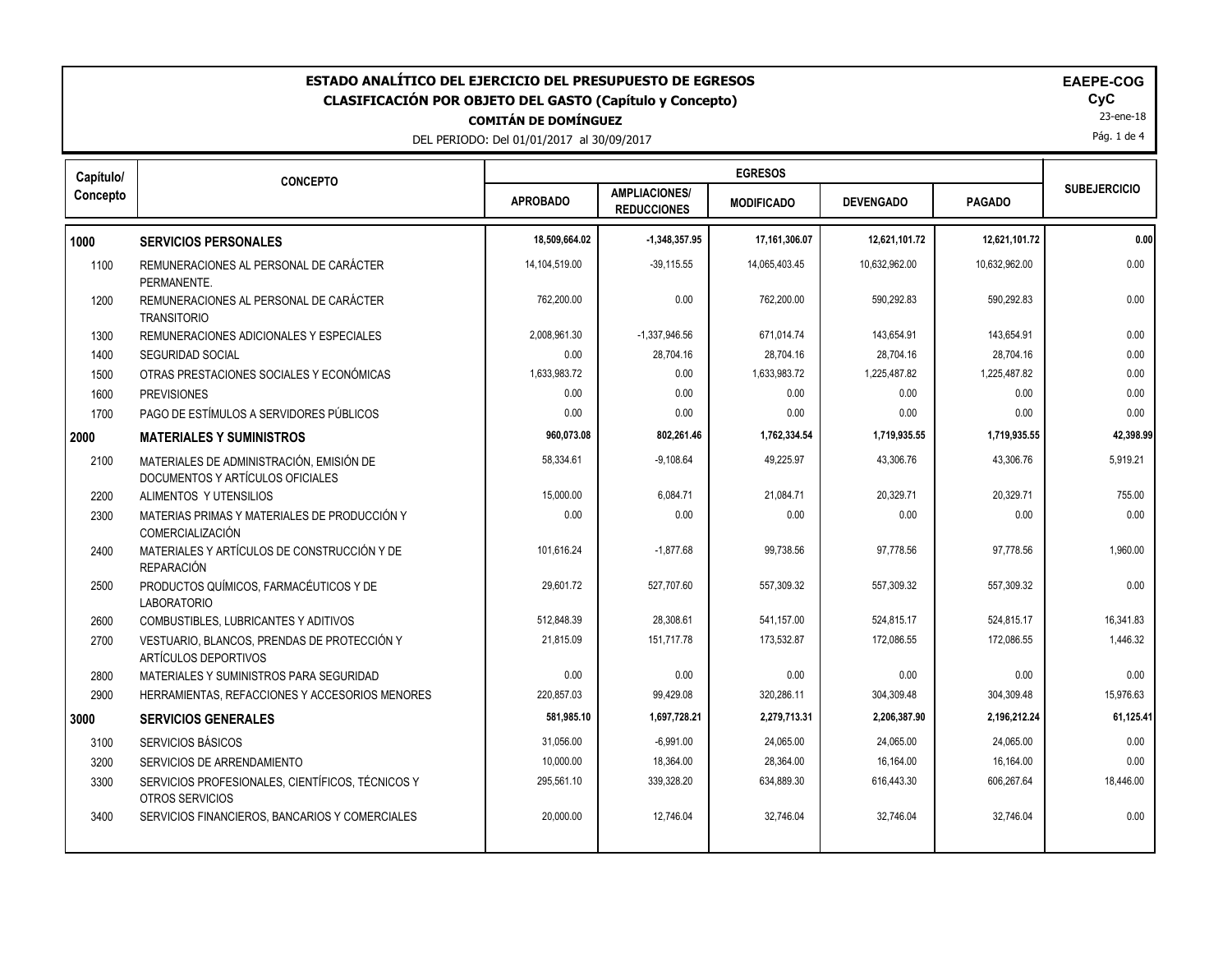| ESTADO ANALÍTICO DEL EJERCICIO DEL PRESUPUESTO DE EGRESOS<br>EAEPE-COG<br>CyC<br>CLASIFICACIÓN POR OBJETO DEL GASTO (Capítulo y Concepto)<br>23-ene-18<br><b>COMITÁN DE DOMÍNGUEZ</b><br>Pág. 2 de 4<br>DEL PERIODO: Del 01/01/2017 al 30/09/2017 |                                                                       |                 |                                            |                   |                  |               |                     |  |
|---------------------------------------------------------------------------------------------------------------------------------------------------------------------------------------------------------------------------------------------------|-----------------------------------------------------------------------|-----------------|--------------------------------------------|-------------------|------------------|---------------|---------------------|--|
| Capítulo/                                                                                                                                                                                                                                         | <b>CONCEPTO</b>                                                       |                 |                                            |                   |                  |               |                     |  |
| Concepto                                                                                                                                                                                                                                          |                                                                       | <b>APROBADO</b> | <b>AMPLIACIONES/</b><br><b>REDUCCIONES</b> | <b>MODIFICADO</b> | <b>DEVENGADO</b> | <b>PAGADO</b> | <b>SUBEJERCICIO</b> |  |
| 3500                                                                                                                                                                                                                                              | SERVICIOS DE INSTALACIÓN, REPARACIÓN,<br>MANTENIMIENTO Y CONSERVACIÓN | 167,000.00      | 350,996.10                                 | 517,996.10        | 513,448.23       | 513,448.23    | 4,547.87            |  |
| 3600                                                                                                                                                                                                                                              | SERVICIOS DE COMUNICACIÓN SOCIAL Y PUBLICIDAD                         | 20,000.00       | 74,907.92                                  | 94,907.92         | 94,777.45        | 94,777.45     | 130.47              |  |
| 3700                                                                                                                                                                                                                                              | SERVICIOS DE TRASLADO Y VIÁTICOS                                      | 20,000.00       | 11,629.96                                  | 31,629.96         | 15,462.88        | 15,462.88     | 16,167.08           |  |
| 3800                                                                                                                                                                                                                                              | <b>SERVICIOS OFICIALES</b>                                            | 5,000.00        | $-5,000.00$                                | 0.00              | 0.00             | 0.00          | 0.00                |  |
| 3900                                                                                                                                                                                                                                              | OTROS SERVICIOS GENERALES                                             | 13,368.00       | 901,746.99                                 | 915,114.99        | 893,281.00       | 893,281.00    | 21,833.99           |  |
| 4000                                                                                                                                                                                                                                              | TRANSFERENCIAS, ASIGNACIONES, SUBSIDIOS Y OTRAS AYI                   | 190,504.80      | 237,025.94                                 | 427,530.74        | 427,530.74       | 427,530.74    | 0.00                |  |
| 4100                                                                                                                                                                                                                                              | TRANSFERENCIAS INTERNAS Y ASIGNACIONES AL SECTOR<br>PÚBLICO           | 0.00            | 0.00                                       | 0.00              | 0.00             | 0.00          | 0.00                |  |
| 4200                                                                                                                                                                                                                                              | TRANSFERENCIAS AL RESTO DEL SECTOR PÚBLICO                            | 0.00            | 0.00                                       | 0.00              | 0.00             | 0.00          | 0.00                |  |
| 4300                                                                                                                                                                                                                                              | SUBSIDIOS Y SUBVENCIONES                                              | 0.00            | 0.00                                       | 0.00              | 0.00             | 0.00          | 0.00                |  |
| 4400                                                                                                                                                                                                                                              | <b>AYUDAS SOCIALES</b>                                                | 190,504.80      | 237,025.94                                 | 427,530.74        | 427,530.74       | 427,530.74    | 0.00                |  |
| 4500                                                                                                                                                                                                                                              | PENSIONES Y JUBILACIONES                                              | 0.00            | 0.00                                       | 0.00              | 0.00             | 0.00          | 0.00                |  |
| 4600                                                                                                                                                                                                                                              | TRANSFERENCIAS A FIDEICOMISOS, MANDATOS Y OTROS<br>ANÁLOGOS           | 0.00            | 0.00                                       | 0.00              | 0.00             | 0.00          | 0.00                |  |
| 4700                                                                                                                                                                                                                                              | TRANSFERENCIAS A LA SEGURIDAD SOCIAL                                  | 0.00            | 0.00                                       | 0.00              | 0.00             | 0.00          | 0.00                |  |
| 4800                                                                                                                                                                                                                                              | <b>DONATIVOS</b>                                                      | 0.00            | 0.00                                       | 0.00              | 0.00             | 0.00          | 0.00                |  |
| 4900                                                                                                                                                                                                                                              | <b>TRANSFERENCIAS AL EXTERIOR</b>                                     | 0.00            | 0.00                                       | 0.00              | 0.00             | 0.00          | 0.00                |  |
| 5000                                                                                                                                                                                                                                              | <b>BIENES MUEBLES, INMUEBLES E INTANGIBLES</b>                        | 5,334.00        | 191,541.00                                 | 196,875.00        | 196,875.00       | 196,875.00    | 0.00                |  |
| 5100                                                                                                                                                                                                                                              | MOBILIARIO Y EQUIPO DE ADMINISTRACIÓN                                 | 5,334.00        | 7,661.00                                   | 12,995.00         | 12,995.00        | 12,995.00     | 0.00                |  |
| 5200                                                                                                                                                                                                                                              | MOBILIARIO Y EQUIPO EDUCACIONAL Y RECREATIVO                          | 0.00            | 0.00                                       | 0.00              | 0.00             | 0.00          | 0.00                |  |
| 5300                                                                                                                                                                                                                                              | EQUIPO E INSTRUMENTAL MÉDICO Y DE LABORATORIO                         | 0.00            | 0.00                                       | 0.00              | 0.00             | 0.00          | 0.00                |  |
| 5400                                                                                                                                                                                                                                              | VEHÍCULOS Y EQUIPO DE TRANSPORTE                                      | 0.00            | 0.00                                       | 0.00              | 0.00             | 0.00          | 0.00                |  |
| 5500                                                                                                                                                                                                                                              | EQUIPO DE DEFENSA Y SEGURIDAD                                         | 0.00            | 0.00                                       | 0.00              | 0.00             | 0.00          | 0.00                |  |
| 5600                                                                                                                                                                                                                                              | MAQUINARIA, OTROS EQUIPOS Y HERRAMIENTAS                              | 0.00            | 183,880.00                                 | 183,880.00        | 183,880.00       | 183,880.00    | 0.00                |  |
| 5700                                                                                                                                                                                                                                              | ACTIVOS BIOLÓGICOS                                                    | 0.00            | 0.00                                       | 0.00              | 0.00             | 0.00          | 0.00                |  |
| 5800                                                                                                                                                                                                                                              | <b>BIENES INMUEBLES</b>                                               | 0.00            | 0.00                                       | 0.00              | 0.00             | 0.00          | 0.00                |  |
| 5900                                                                                                                                                                                                                                              | <b>ACTIVOS INTANGIBLES</b>                                            | 0.00            | 0.00                                       | 0.00              | 0.00             | 0.00          | 0.00                |  |
| 6000                                                                                                                                                                                                                                              | <b>INVERSIÓN PÚBLICA</b>                                              | 0.00            | 0.00                                       | 0.00              | 0.00             | 0.00          | 0.00                |  |
| 6100                                                                                                                                                                                                                                              | OBRA PÚBLICA EN BIENES DE DOMINIO PÚBLICO                             | 0.00            | 0.00                                       | 0.00              | 0.00             | 0.00          | 0.00                |  |
| 6200                                                                                                                                                                                                                                              | OBRA PÚBLICA EN BIENES DE DOMINIO PROPIO                              | 0.00            | 0.00                                       | 0.00              | 0.00             | 0.00          | 0.00                |  |
|                                                                                                                                                                                                                                                   |                                                                       |                 |                                            |                   |                  |               |                     |  |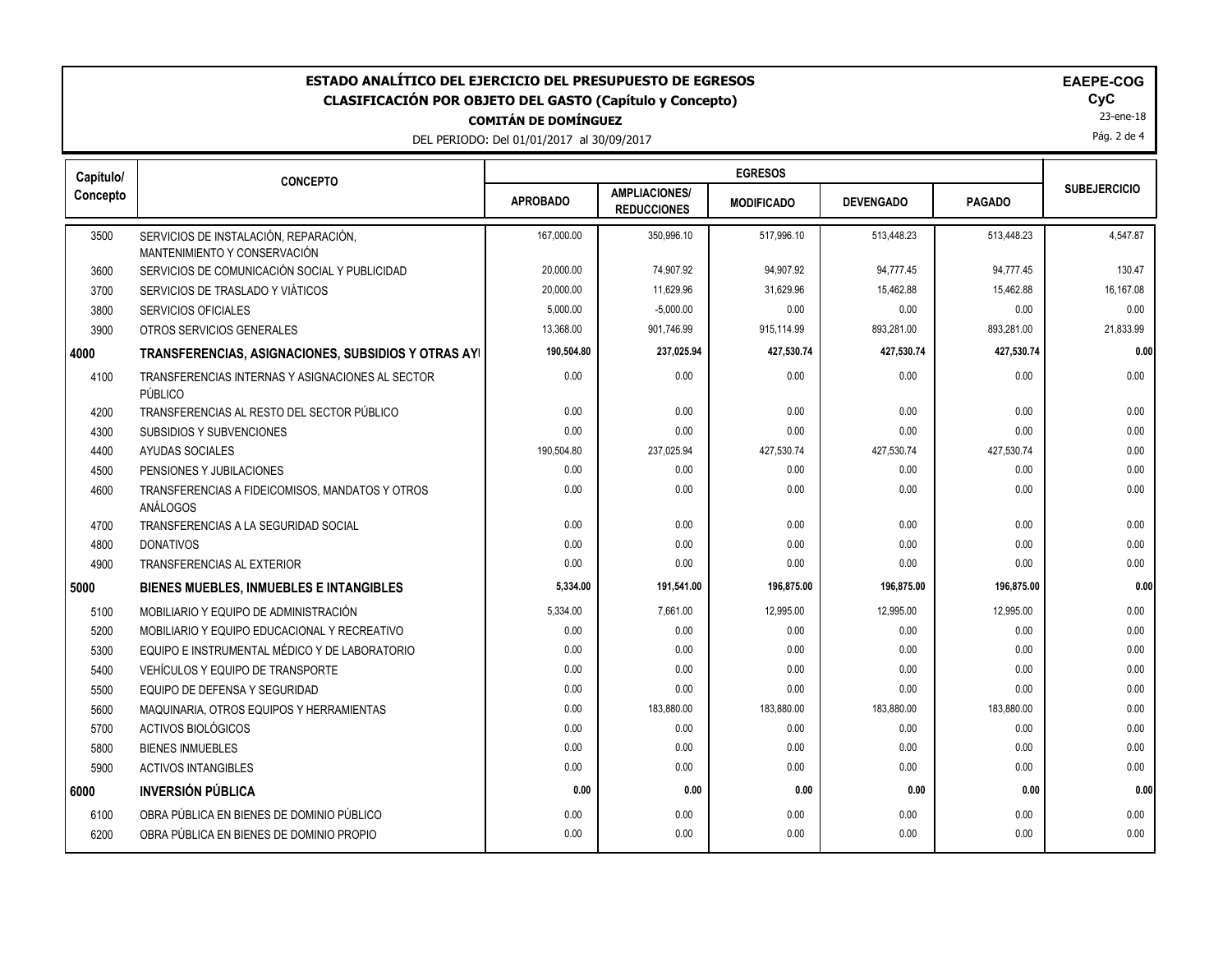| <b>EGRESOS</b><br>Capítulo/<br><b>CONCEPTO</b><br><b>SUBEJERCICIO</b><br><b>AMPLIACIONES/</b><br><b>APROBADO</b><br><b>PAGADO</b><br><b>DEVENGADO</b><br><b>MODIFICADO</b><br><b>REDUCCIONES</b><br>0.00<br>0.00<br>0.00<br>6300<br>PROYECTOS PRODUCTIVOS Y ACCIONES DE FOMENTO<br>0.00<br>0.00<br>0.00<br>0.00<br>0.00<br>0.00<br>0.00<br>0.00<br><b>INVERSIONES FINANCIERAS Y OTRAS PROVISIONES</b><br>0.00<br>0.00<br>0.00<br>0.00<br>0.00<br>0.00<br>7100<br>INVERSIONES PARA EL FOMENTO DE ACTIVIDADES<br><b>PRODUCTIVAS</b><br>7200<br>ACCIONES Y PARTICIPACIONES DE CAPITAL<br>0.00<br>0.00<br>0.00<br>0.00<br>0.00<br>0.00<br>COMPRA DE TÍTULOS Y VALORES<br>0.00<br>0.00<br>0.00<br>0.00<br>0.00<br>0.00<br>7300<br>CONCESIÓN DE PRÉSTAMOS<br>7400<br>0.00<br>0.00<br>0.00<br>0.00<br>0.00<br>0.00<br>0.00<br>0.00<br>0.00<br>0.00<br>0.00<br>0.00<br>7500<br>INVERSIONES EN FIDEICOMISOS, MANDATOS Y OTROS<br><b>ANÁLOGOS</b><br>0.00<br>0.00<br>0.00<br>0.00<br>0.00<br>7600<br>OTRAS INVERSIONES FINANCIERAS<br>0.00<br>7900<br>0.00<br>0.00<br>0.00<br>0.00<br>0.00<br>0.00<br>PROVISIONES PARA CONTINGENCIAS Y OTRAS<br>EROGACIONES ESPECIALES<br>0.00<br>0.00<br>0.00<br>0.00<br>0.00<br><b>PARTICIPACIONES Y APORTACIONES</b><br>8100<br><b>PARTICIPACIONES</b><br>0.00<br>0.00<br>0.00<br>0.00<br>$0.00\,$<br>0.00<br>0.00<br>0.00<br>0.00<br>0.00<br>0.00<br>0.00<br>8300<br><b>APORTACIONES</b><br>0.00<br>0.00<br>8500<br><b>CONVENIOS</b><br>0.00<br>0.00<br>0.00<br>0.00<br>0.00<br>400,000.00<br><b>DEUDA PÚBLICA</b><br>400,000.00<br>400,000.00<br>400,000.00<br>AMORTIZACIÓN DE LA DEUDA PÚBLICA<br>0.00<br>400,000.00<br>400,000.00<br>400,000.00<br>400,000.00<br>0.00<br>9100<br>9200<br>INTERESES DE LA DEUDA PÚBLICA<br>0.00<br>0.00<br>0.00<br>0.00<br>0.00<br>0.00<br>0.00<br>0.00<br>0.00<br>9300<br>COMISIONES DE LA DEUDA PÚBLICA<br>0.00<br>0.00<br>0.00<br>9400<br>GASTOS DE LA DEUDA PÚBLICA<br>0.00<br>0.00<br>0.00<br>0.00<br>0.00<br>0.00<br>0.00<br>0.00<br>0.00<br>0.00<br>0.00<br>9500<br>COSTO POR COBERTURAS<br>0.00<br>9600<br>0.00<br>0.00<br>0.00<br>0.00<br>0.00<br>0.00<br>APOYOS FINANCIEROS<br>0.00<br>0.00<br>0.00<br>0.00<br>0.00<br>0.00<br>9900<br>ADEUDOS DE EJERCICIOS FISCALES ANTERIORES<br>(ADEFAS) | ESTADO ANALÍTICO DEL EJERCICIO DEL PRESUPUESTO DE EGRESOS<br>EAEPE-COG<br>CyC<br><b>CLASIFICACIÓN POR OBJETO DEL GASTO (Capítulo y Concepto)</b><br>23-ene-18<br><b>COMITÁN DE DOMÍNGUEZ</b><br>Pág. 3 de 4<br>DEL PERIODO: Del 01/01/2017 al 30/09/2017 |  |  |  |  |  |  |      |
|--------------------------------------------------------------------------------------------------------------------------------------------------------------------------------------------------------------------------------------------------------------------------------------------------------------------------------------------------------------------------------------------------------------------------------------------------------------------------------------------------------------------------------------------------------------------------------------------------------------------------------------------------------------------------------------------------------------------------------------------------------------------------------------------------------------------------------------------------------------------------------------------------------------------------------------------------------------------------------------------------------------------------------------------------------------------------------------------------------------------------------------------------------------------------------------------------------------------------------------------------------------------------------------------------------------------------------------------------------------------------------------------------------------------------------------------------------------------------------------------------------------------------------------------------------------------------------------------------------------------------------------------------------------------------------------------------------------------------------------------------------------------------------------------------------------------------------------------------------------------------------------------------------------------------------------------------------------------------------------------------------------------------------------------------------------------------------------------------------------------------------------------------------------------------------------------------------------------------------------------------------------------|----------------------------------------------------------------------------------------------------------------------------------------------------------------------------------------------------------------------------------------------------------|--|--|--|--|--|--|------|
|                                                                                                                                                                                                                                                                                                                                                                                                                                                                                                                                                                                                                                                                                                                                                                                                                                                                                                                                                                                                                                                                                                                                                                                                                                                                                                                                                                                                                                                                                                                                                                                                                                                                                                                                                                                                                                                                                                                                                                                                                                                                                                                                                                                                                                                                    |                                                                                                                                                                                                                                                          |  |  |  |  |  |  |      |
|                                                                                                                                                                                                                                                                                                                                                                                                                                                                                                                                                                                                                                                                                                                                                                                                                                                                                                                                                                                                                                                                                                                                                                                                                                                                                                                                                                                                                                                                                                                                                                                                                                                                                                                                                                                                                                                                                                                                                                                                                                                                                                                                                                                                                                                                    | Concepto                                                                                                                                                                                                                                                 |  |  |  |  |  |  |      |
|                                                                                                                                                                                                                                                                                                                                                                                                                                                                                                                                                                                                                                                                                                                                                                                                                                                                                                                                                                                                                                                                                                                                                                                                                                                                                                                                                                                                                                                                                                                                                                                                                                                                                                                                                                                                                                                                                                                                                                                                                                                                                                                                                                                                                                                                    |                                                                                                                                                                                                                                                          |  |  |  |  |  |  |      |
|                                                                                                                                                                                                                                                                                                                                                                                                                                                                                                                                                                                                                                                                                                                                                                                                                                                                                                                                                                                                                                                                                                                                                                                                                                                                                                                                                                                                                                                                                                                                                                                                                                                                                                                                                                                                                                                                                                                                                                                                                                                                                                                                                                                                                                                                    | 7000                                                                                                                                                                                                                                                     |  |  |  |  |  |  | 0.00 |
|                                                                                                                                                                                                                                                                                                                                                                                                                                                                                                                                                                                                                                                                                                                                                                                                                                                                                                                                                                                                                                                                                                                                                                                                                                                                                                                                                                                                                                                                                                                                                                                                                                                                                                                                                                                                                                                                                                                                                                                                                                                                                                                                                                                                                                                                    |                                                                                                                                                                                                                                                          |  |  |  |  |  |  |      |
|                                                                                                                                                                                                                                                                                                                                                                                                                                                                                                                                                                                                                                                                                                                                                                                                                                                                                                                                                                                                                                                                                                                                                                                                                                                                                                                                                                                                                                                                                                                                                                                                                                                                                                                                                                                                                                                                                                                                                                                                                                                                                                                                                                                                                                                                    |                                                                                                                                                                                                                                                          |  |  |  |  |  |  |      |
|                                                                                                                                                                                                                                                                                                                                                                                                                                                                                                                                                                                                                                                                                                                                                                                                                                                                                                                                                                                                                                                                                                                                                                                                                                                                                                                                                                                                                                                                                                                                                                                                                                                                                                                                                                                                                                                                                                                                                                                                                                                                                                                                                                                                                                                                    |                                                                                                                                                                                                                                                          |  |  |  |  |  |  |      |
|                                                                                                                                                                                                                                                                                                                                                                                                                                                                                                                                                                                                                                                                                                                                                                                                                                                                                                                                                                                                                                                                                                                                                                                                                                                                                                                                                                                                                                                                                                                                                                                                                                                                                                                                                                                                                                                                                                                                                                                                                                                                                                                                                                                                                                                                    |                                                                                                                                                                                                                                                          |  |  |  |  |  |  |      |
|                                                                                                                                                                                                                                                                                                                                                                                                                                                                                                                                                                                                                                                                                                                                                                                                                                                                                                                                                                                                                                                                                                                                                                                                                                                                                                                                                                                                                                                                                                                                                                                                                                                                                                                                                                                                                                                                                                                                                                                                                                                                                                                                                                                                                                                                    |                                                                                                                                                                                                                                                          |  |  |  |  |  |  |      |
|                                                                                                                                                                                                                                                                                                                                                                                                                                                                                                                                                                                                                                                                                                                                                                                                                                                                                                                                                                                                                                                                                                                                                                                                                                                                                                                                                                                                                                                                                                                                                                                                                                                                                                                                                                                                                                                                                                                                                                                                                                                                                                                                                                                                                                                                    |                                                                                                                                                                                                                                                          |  |  |  |  |  |  |      |
|                                                                                                                                                                                                                                                                                                                                                                                                                                                                                                                                                                                                                                                                                                                                                                                                                                                                                                                                                                                                                                                                                                                                                                                                                                                                                                                                                                                                                                                                                                                                                                                                                                                                                                                                                                                                                                                                                                                                                                                                                                                                                                                                                                                                                                                                    |                                                                                                                                                                                                                                                          |  |  |  |  |  |  |      |
|                                                                                                                                                                                                                                                                                                                                                                                                                                                                                                                                                                                                                                                                                                                                                                                                                                                                                                                                                                                                                                                                                                                                                                                                                                                                                                                                                                                                                                                                                                                                                                                                                                                                                                                                                                                                                                                                                                                                                                                                                                                                                                                                                                                                                                                                    | 8000                                                                                                                                                                                                                                                     |  |  |  |  |  |  | 0.00 |
|                                                                                                                                                                                                                                                                                                                                                                                                                                                                                                                                                                                                                                                                                                                                                                                                                                                                                                                                                                                                                                                                                                                                                                                                                                                                                                                                                                                                                                                                                                                                                                                                                                                                                                                                                                                                                                                                                                                                                                                                                                                                                                                                                                                                                                                                    |                                                                                                                                                                                                                                                          |  |  |  |  |  |  |      |
|                                                                                                                                                                                                                                                                                                                                                                                                                                                                                                                                                                                                                                                                                                                                                                                                                                                                                                                                                                                                                                                                                                                                                                                                                                                                                                                                                                                                                                                                                                                                                                                                                                                                                                                                                                                                                                                                                                                                                                                                                                                                                                                                                                                                                                                                    |                                                                                                                                                                                                                                                          |  |  |  |  |  |  |      |
|                                                                                                                                                                                                                                                                                                                                                                                                                                                                                                                                                                                                                                                                                                                                                                                                                                                                                                                                                                                                                                                                                                                                                                                                                                                                                                                                                                                                                                                                                                                                                                                                                                                                                                                                                                                                                                                                                                                                                                                                                                                                                                                                                                                                                                                                    |                                                                                                                                                                                                                                                          |  |  |  |  |  |  |      |
|                                                                                                                                                                                                                                                                                                                                                                                                                                                                                                                                                                                                                                                                                                                                                                                                                                                                                                                                                                                                                                                                                                                                                                                                                                                                                                                                                                                                                                                                                                                                                                                                                                                                                                                                                                                                                                                                                                                                                                                                                                                                                                                                                                                                                                                                    | 9000                                                                                                                                                                                                                                                     |  |  |  |  |  |  | 0.00 |
|                                                                                                                                                                                                                                                                                                                                                                                                                                                                                                                                                                                                                                                                                                                                                                                                                                                                                                                                                                                                                                                                                                                                                                                                                                                                                                                                                                                                                                                                                                                                                                                                                                                                                                                                                                                                                                                                                                                                                                                                                                                                                                                                                                                                                                                                    |                                                                                                                                                                                                                                                          |  |  |  |  |  |  |      |
|                                                                                                                                                                                                                                                                                                                                                                                                                                                                                                                                                                                                                                                                                                                                                                                                                                                                                                                                                                                                                                                                                                                                                                                                                                                                                                                                                                                                                                                                                                                                                                                                                                                                                                                                                                                                                                                                                                                                                                                                                                                                                                                                                                                                                                                                    |                                                                                                                                                                                                                                                          |  |  |  |  |  |  |      |
|                                                                                                                                                                                                                                                                                                                                                                                                                                                                                                                                                                                                                                                                                                                                                                                                                                                                                                                                                                                                                                                                                                                                                                                                                                                                                                                                                                                                                                                                                                                                                                                                                                                                                                                                                                                                                                                                                                                                                                                                                                                                                                                                                                                                                                                                    |                                                                                                                                                                                                                                                          |  |  |  |  |  |  |      |
|                                                                                                                                                                                                                                                                                                                                                                                                                                                                                                                                                                                                                                                                                                                                                                                                                                                                                                                                                                                                                                                                                                                                                                                                                                                                                                                                                                                                                                                                                                                                                                                                                                                                                                                                                                                                                                                                                                                                                                                                                                                                                                                                                                                                                                                                    |                                                                                                                                                                                                                                                          |  |  |  |  |  |  |      |
|                                                                                                                                                                                                                                                                                                                                                                                                                                                                                                                                                                                                                                                                                                                                                                                                                                                                                                                                                                                                                                                                                                                                                                                                                                                                                                                                                                                                                                                                                                                                                                                                                                                                                                                                                                                                                                                                                                                                                                                                                                                                                                                                                                                                                                                                    |                                                                                                                                                                                                                                                          |  |  |  |  |  |  |      |
|                                                                                                                                                                                                                                                                                                                                                                                                                                                                                                                                                                                                                                                                                                                                                                                                                                                                                                                                                                                                                                                                                                                                                                                                                                                                                                                                                                                                                                                                                                                                                                                                                                                                                                                                                                                                                                                                                                                                                                                                                                                                                                                                                                                                                                                                    |                                                                                                                                                                                                                                                          |  |  |  |  |  |  |      |
|                                                                                                                                                                                                                                                                                                                                                                                                                                                                                                                                                                                                                                                                                                                                                                                                                                                                                                                                                                                                                                                                                                                                                                                                                                                                                                                                                                                                                                                                                                                                                                                                                                                                                                                                                                                                                                                                                                                                                                                                                                                                                                                                                                                                                                                                    |                                                                                                                                                                                                                                                          |  |  |  |  |  |  |      |